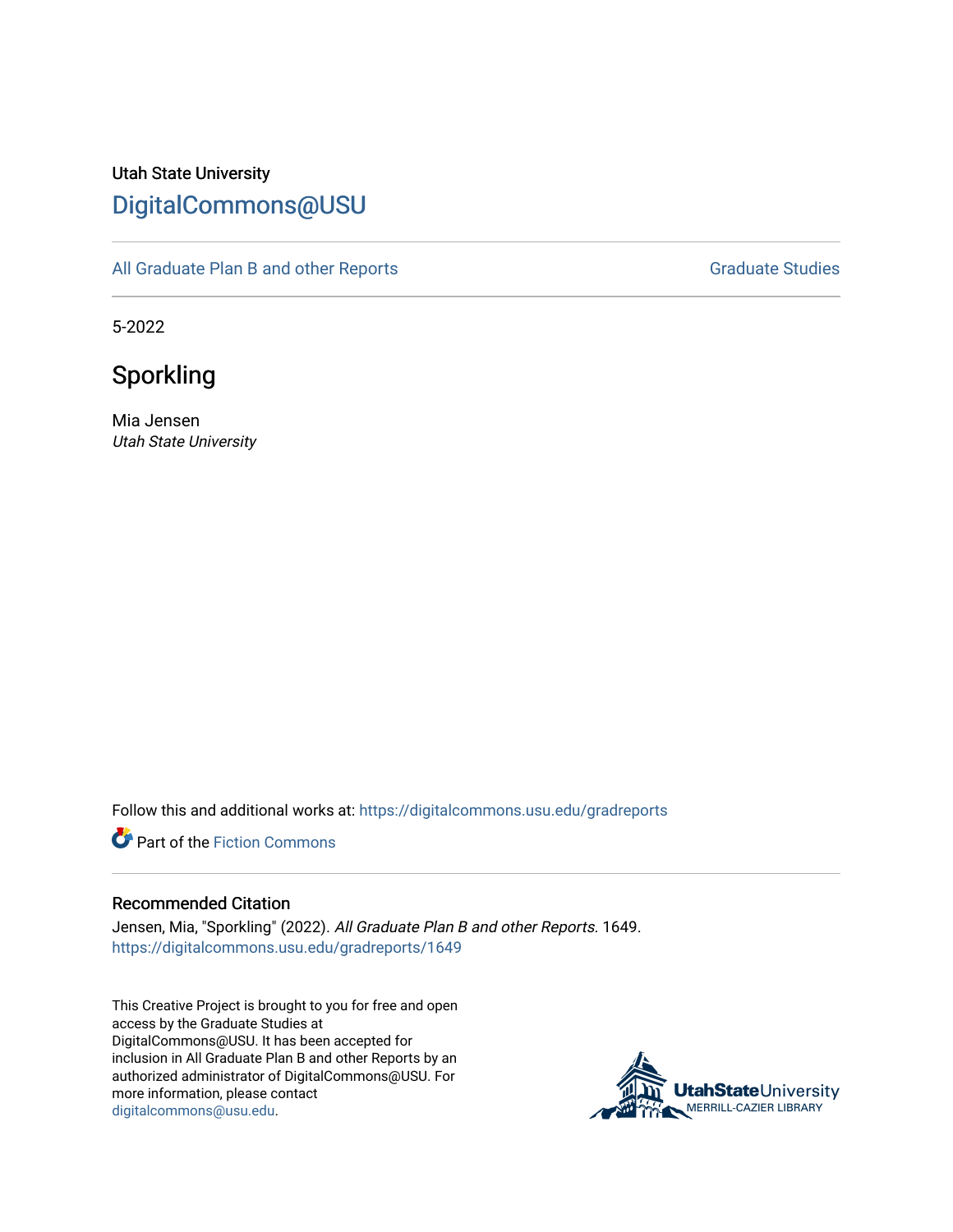# SPORKLING

by

# Mia Jensen

A thesis submitted in partial fulfillment of the requirements for the degree

of

# MASTER OF SCIENCE in

English

\_\_\_\_\_\_\_\_\_\_\_\_\_\_\_\_\_\_\_\_\_\_\_\_\_\_ \_\_\_\_\_\_\_\_\_\_\_\_\_\_\_\_\_\_\_\_\_\_\_\_\_\_

Approved:

Benjamin Gunsberg, Ph.D. Michael Sowder, Ph.D. Committee Chair Committee Member

Christine Cooper-Rompato, Ph.D. Committee Member

\_\_\_\_\_\_\_\_\_\_\_\_\_\_\_\_\_\_\_\_\_\_\_\_\_\_

UTAH STATE UNIVERSITY Logan, Utah

2021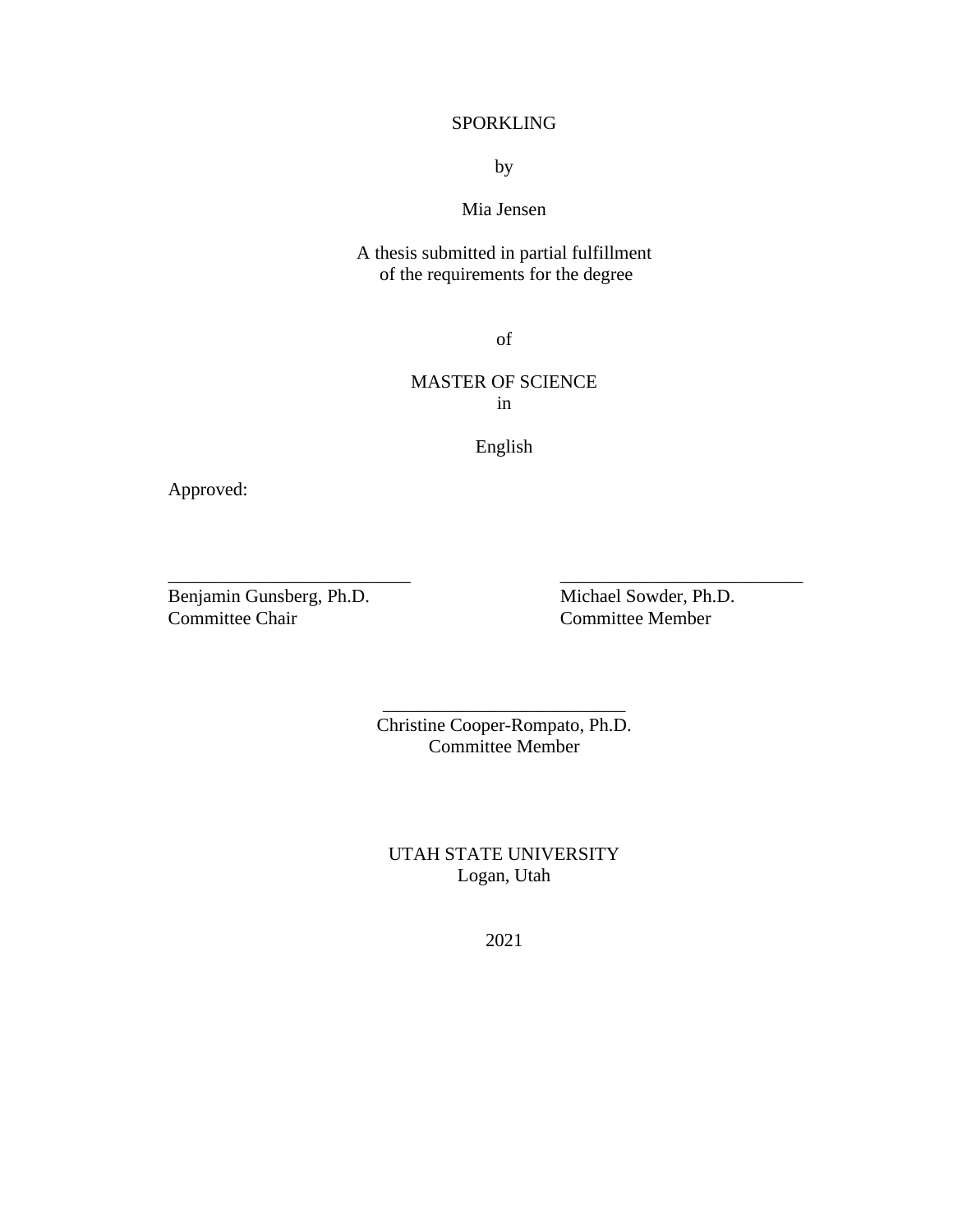Copyright © Mia Jensen 2022

All Rights Reserved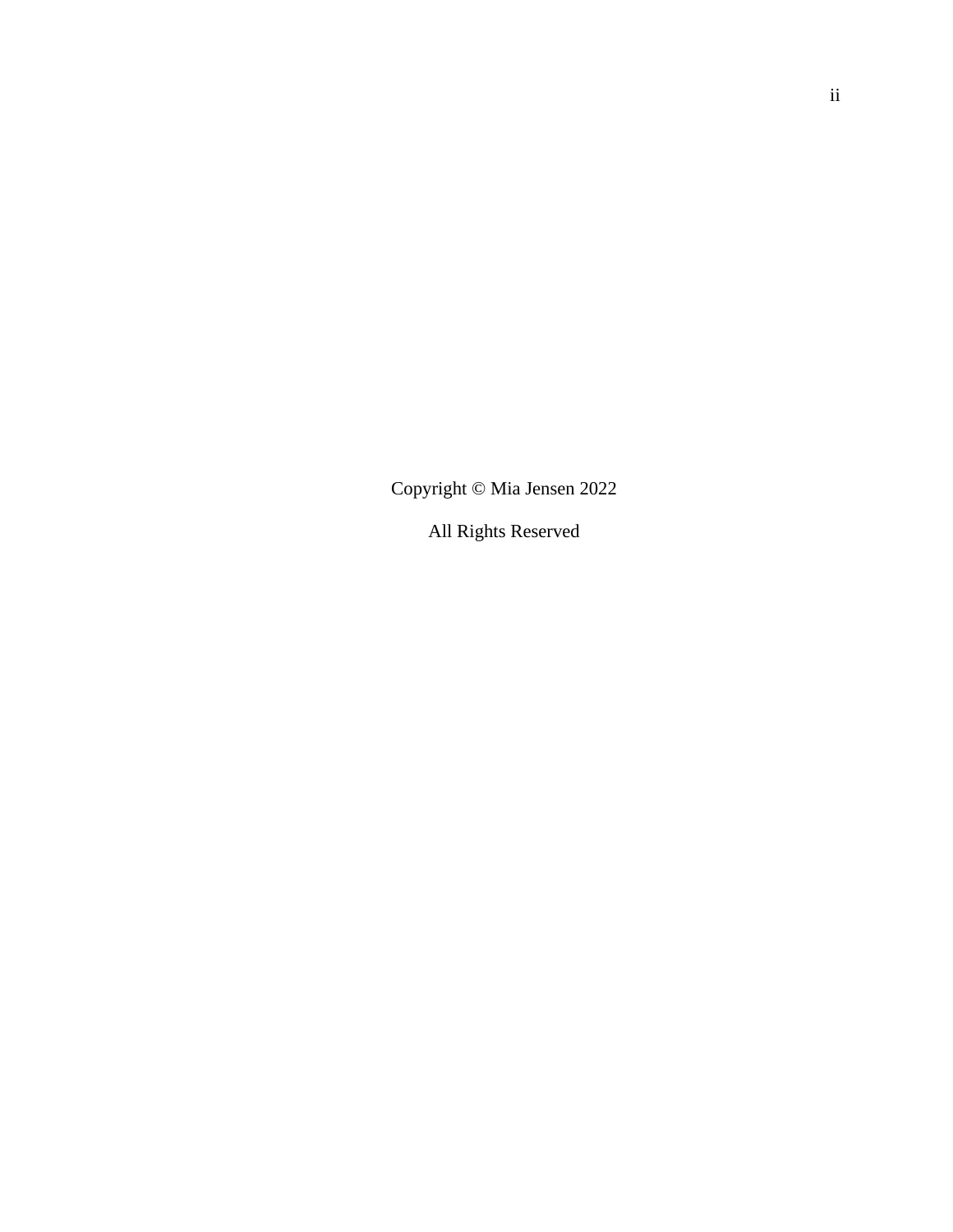#### ABSTRACT

## Sporkling

by

Mia Jensen, Master of Science

Utah State University, 2022

Major Professor: Dr. Benjamin Gunsberg Department: English

For my thesis, I wrote and illustrated a graphic short story that captures the confusing experiences associated with aging out of childhood. My thesis, titled "Sporkling," follows a twelve-year-old girl named Moira as she confronts her fears with the help of the recently thawed disembodied head of the quirky nineteenth-century inventor, Samuel W. Francis. The central topics of the project reflect on the unification of the body and mind. Whereas the young, naïve Moira represents the body, the disillusioned, decapitated Samuel represents the mind. As the two spend an afternoon trapped in Moira's father's secret laboratory, they must assist each other and learn what it truly means to be human. I chose to depict this story in graphic form because the genre itself captures the essence of the underlying topic: Union. By merging visuals and text, I more efficiently communicate with my young audience and reflect the story's message.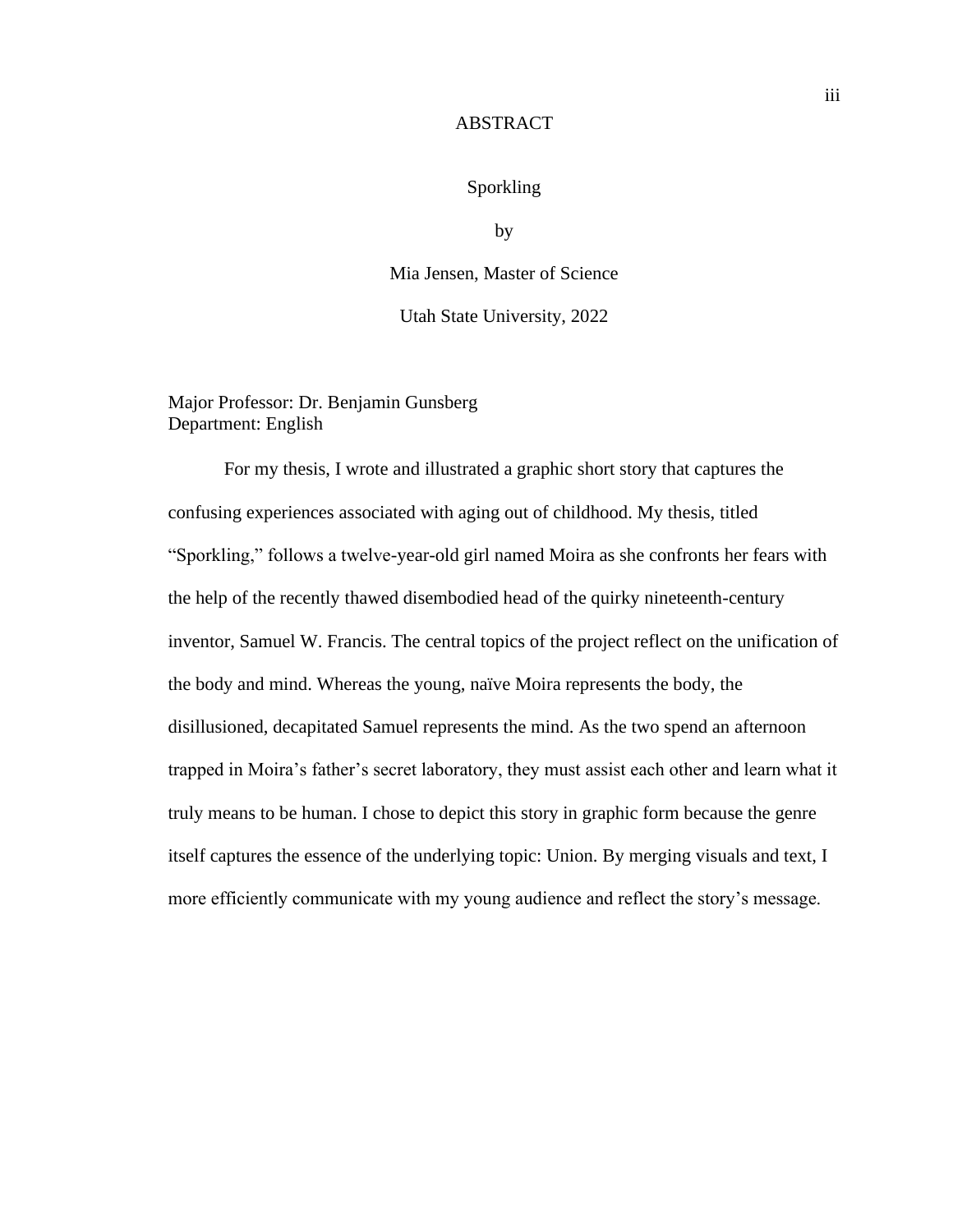#### ACKNOWLEDGMENTS

I would like to acknowledge and give thanks to my chair Benjamin Gunsberg who made this work possible. He guided me through every step of the process and gave the guidance and mentorship that led to this finished product. I would also like to thank my committee members, Michael Sowder and Christine Cooper-Rompato, who provided excellent feedback and contributed to the overall enjoyment of the project.

I would also like to give special thanks to my husband Jonathan Ambrose and my family for their continuous support and empathy as I worked towards and completed this thesis.

I would lastly like to thank all those who contributed to the technical and logistical necessities that correlated with the completion of this thesis. Thank you to the Utah State English Department, the College of Humanities and Social Sciences, and all those who continue to keep the department running smoothly.

Mia Jensen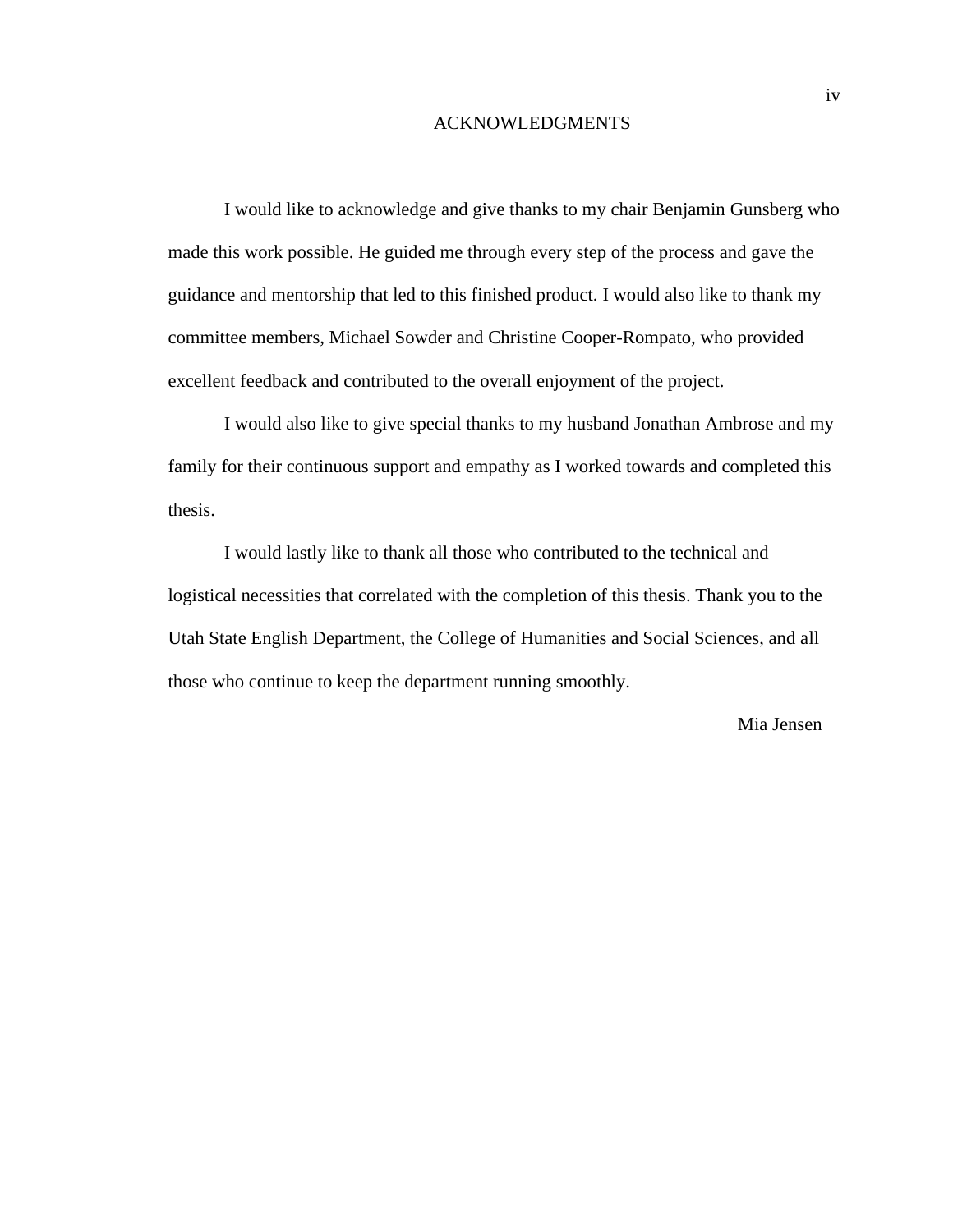# **CONTENTS**

# Pages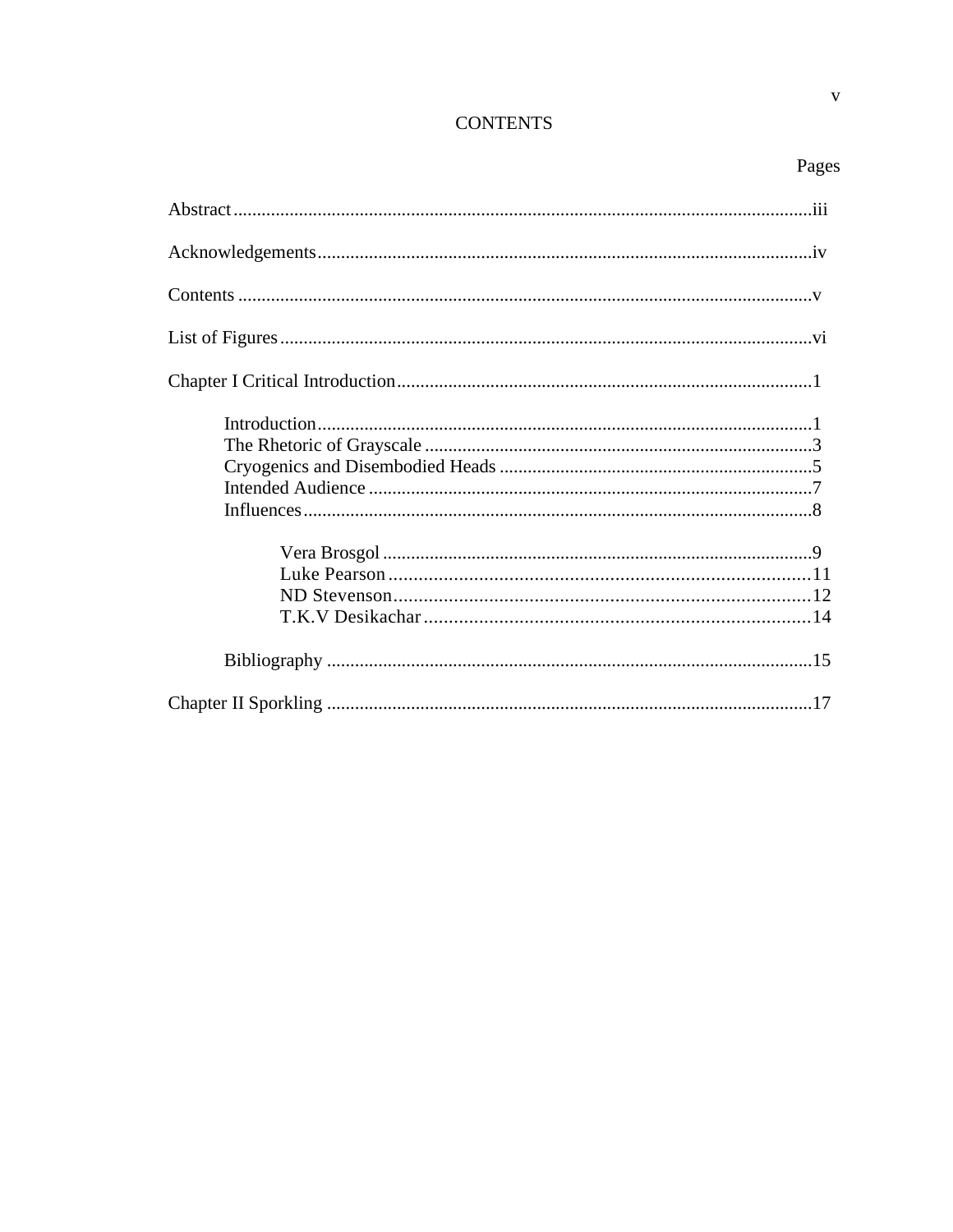# LIST OF FIGURES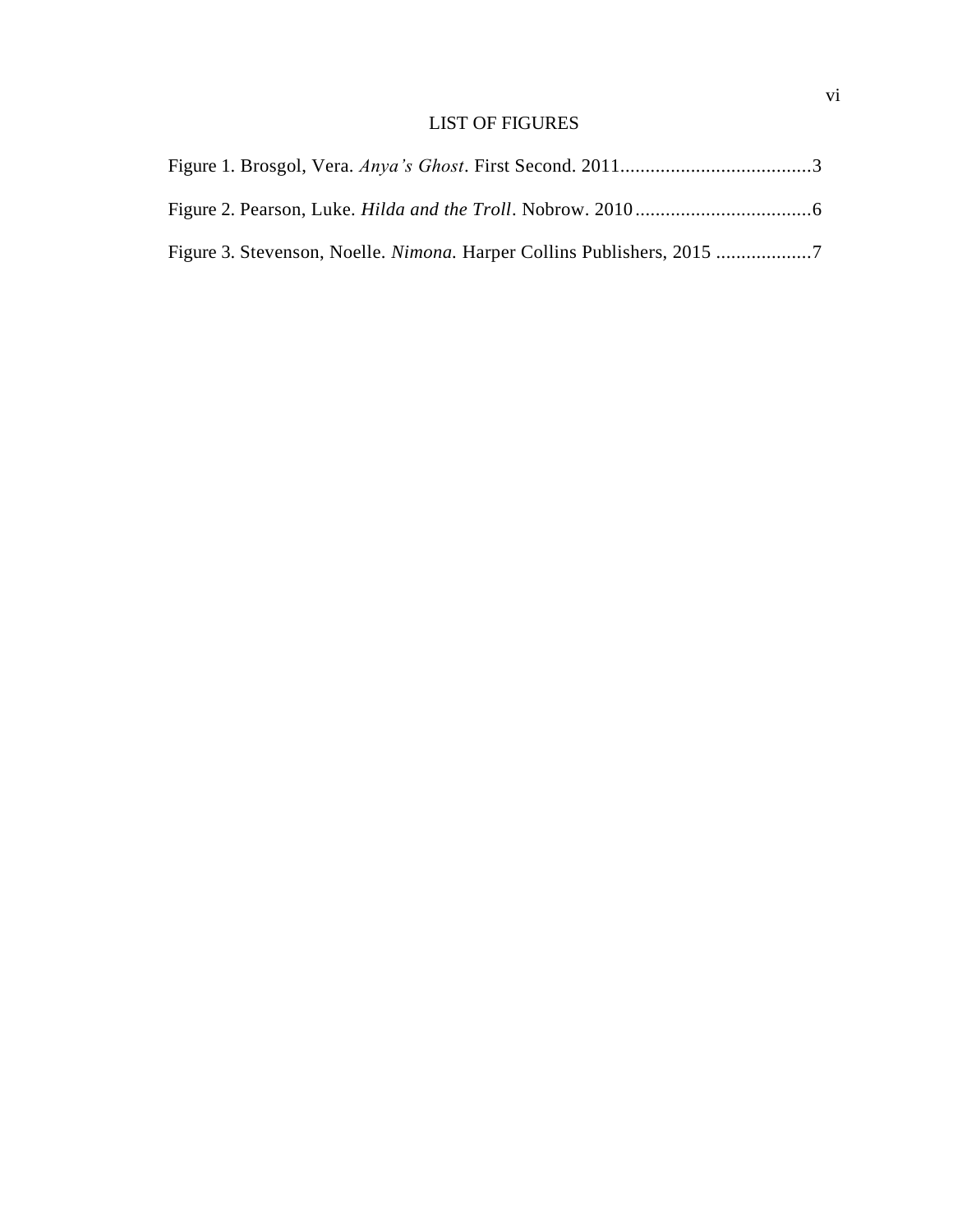#### CHAPTER I: CRITICAL INTRODUCTION

#### **Introduction**

I knew I wanted to write a graphic thesis as soon as I read my graduate acceptance email. As a child, I developed mediocre artistic abilities but felt captured by the movement within a picture. I sketched the movement of a bouncing ball on dollar store sticky notepads and flipped my thumb across the pale-yellow pages. I watched the ball appear at the top of the page, fall to the bottom, and flatten under the force of the drawing before springing back to the top. Although my artistic abilities fell behind my capabilities as a writer, I maintained a fascination with the rhetorical benefits of visual narrative coupled with text. As I readied myself to begin this graduate program, I knew I wanted to push past my lackluster artistic talent to create a charming coming of age story told through visual narrative styles.

The central topic of my thesis corresponds with the merging genres: coming together. The story features two protagonists with opposite attributes. As the two are trapped together, they must look beyond their intuitive forms of thinking and gain empathy for each other. By doing so, the two protagonists metaphorically unite the mind and the body. Where Samuel, a disembodied head, represents ego, Moira, a twelve-yearold American girl, lacks any recognition of the self. She blindly follows rules and rarely considers her own preferences. Samuel is overly confident in his abilities while Moira doesn't know if she has abilities. Samuel is dynamic, bombastic, and domineering. Moira is static, reserved, and timid. The concealed environment forces the characters to let go of their own mental restrictions and embrace new ideas. This thesis is designed to be an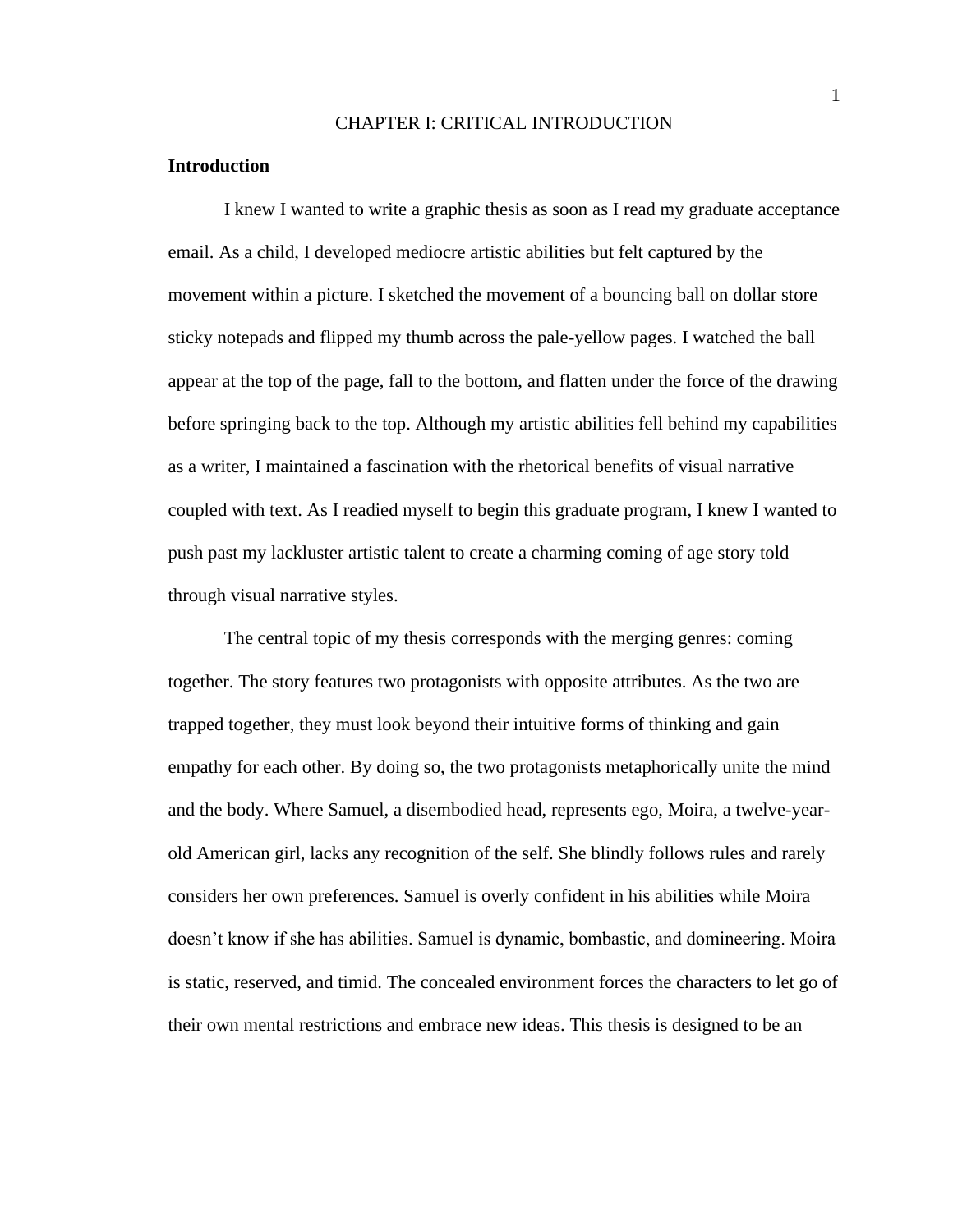intersection of themes and genres to create a cohesive representation of young adolescence.

Like most artistic endeavors, this thesis has taken many different shapes and appearances. Throughout the drafting and drawing processes, I have composed, drawn, and subsequently deleted over sixty pages of content. The final product scarcely resembles the original story I set out to create. As an experienced fiction writer, I originally began organizing the plot, characters, and central themes I wanted to highlight. When I approach writing projects, plan each story element and character detail before drafting. After writing and drawing two complete drafts, I realized this technique does not naturally transfer to the visual medium. The visuals are the most memorable and dynamic component of the genre. Writing elements like plot, pace, and character development require additional attention when implementing graphics. Earlier drafts were plot driven, action-oriented, science fiction stories involving the end of the world and diabolical mole people. Although a compelling story, the plot progressed too quickly, and the story failed to communicate narrative essentials like world details and character motivations. Without the comfort of the traditional written fiction form, I had to relearn these basics. Ultimately, I split the project in half to spend more time cultivating tone, theme, and character progressions. By reducing plot and worldbuilding intricacies, I created a cohesive story with two genuine characters at its heart.

I hope that this more pared-down story can give audiences the chance to reflect within themselves and to emotionally connect with the two characters. I believe all creative writing projects are semi-autobiographical regardless of genre. I am at the root of both Sam and Moira. Although the characters were created to represent an idea, I hope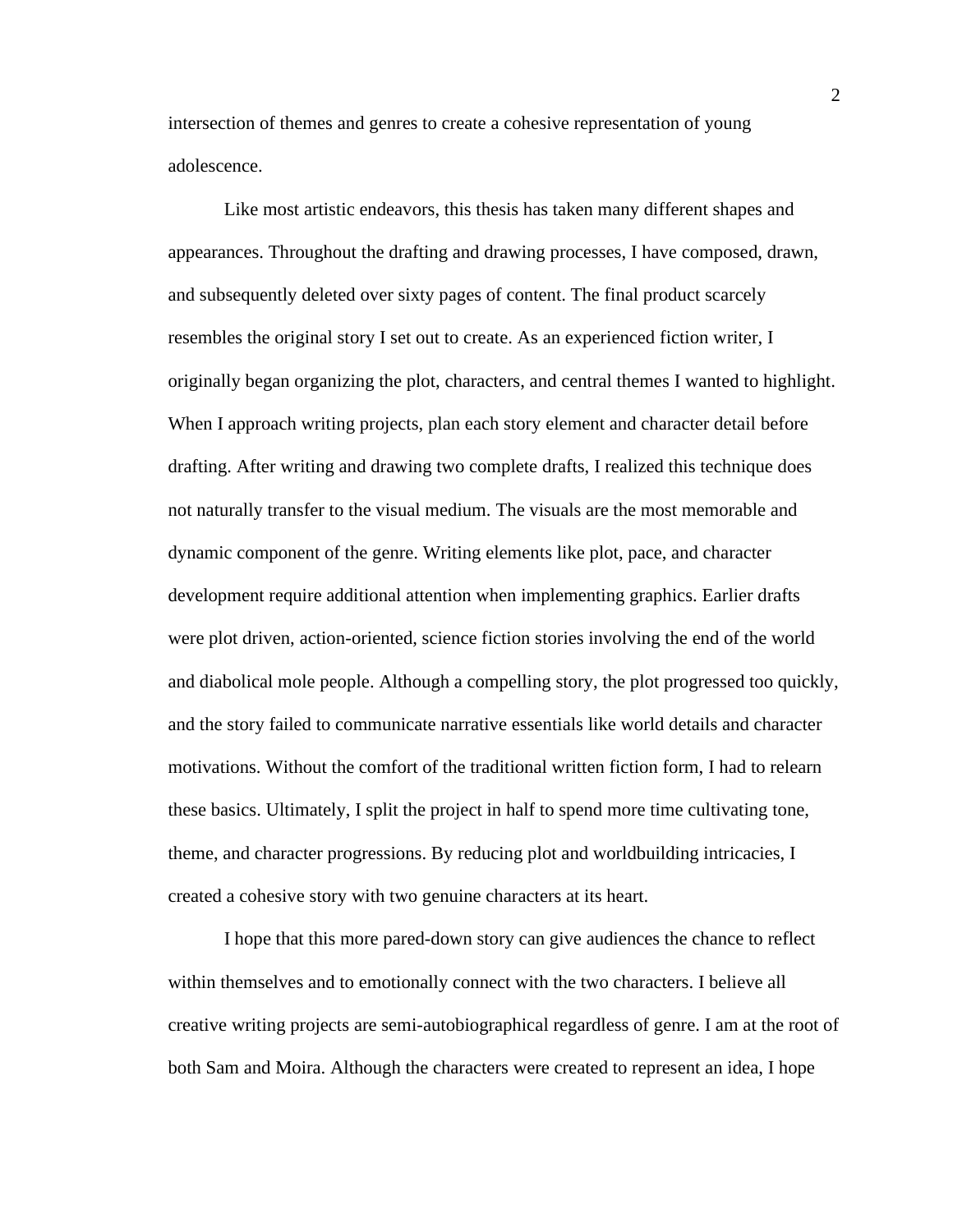readers might identify themselves within the fears and motivations of the protagonists. As connection is at the center, I want to give readers the opportunity to connect with the characters, ideas, genre, and emotions circulating through this story.

#### **The Rhetoric of Grayscale**

Comics have a long history of grayscale or using various shades of gray. Mangas, for example, are comics and graphic novels that are almost exclusively printed in black and white. Economic factors are large components when considering color or grayscale, however, artists choose to include the gray color scheme for many other rhetorical purposes. The popular early 2000s comic *The Walking Dead* is printed in black and white to allow the type of gore and violence the horror genre demands without risking censorship. Although the comic's creator Robert Kirkman has offered sparse commentary on the rhetorical choice, fans have speculated on *Screenrant* and *DenOfGeek* that the comic excluded vibrant reds and mutilated greens for widespread publication. The grayscale allowed audiences to engage with the content without censorship or additional concern for sensitive viewers. My thesis utilizes grayscale for rhetorical and economic purposes, although the reasons differ from the purposes of traditional manga and *The Walking Dead*.

I chose to utilize grayscale due to time and the rhetorical benefits of a colorless narrative. Logistically, completing the story in color would be an unrealistic goal. Incorporating a compatible color scheme would have taken too much time. However, the grayscale technique I chose to employ folds appropriately into the story, characters, and themes. Gray is a neutral color, existing on the spectrum of black and white. As white is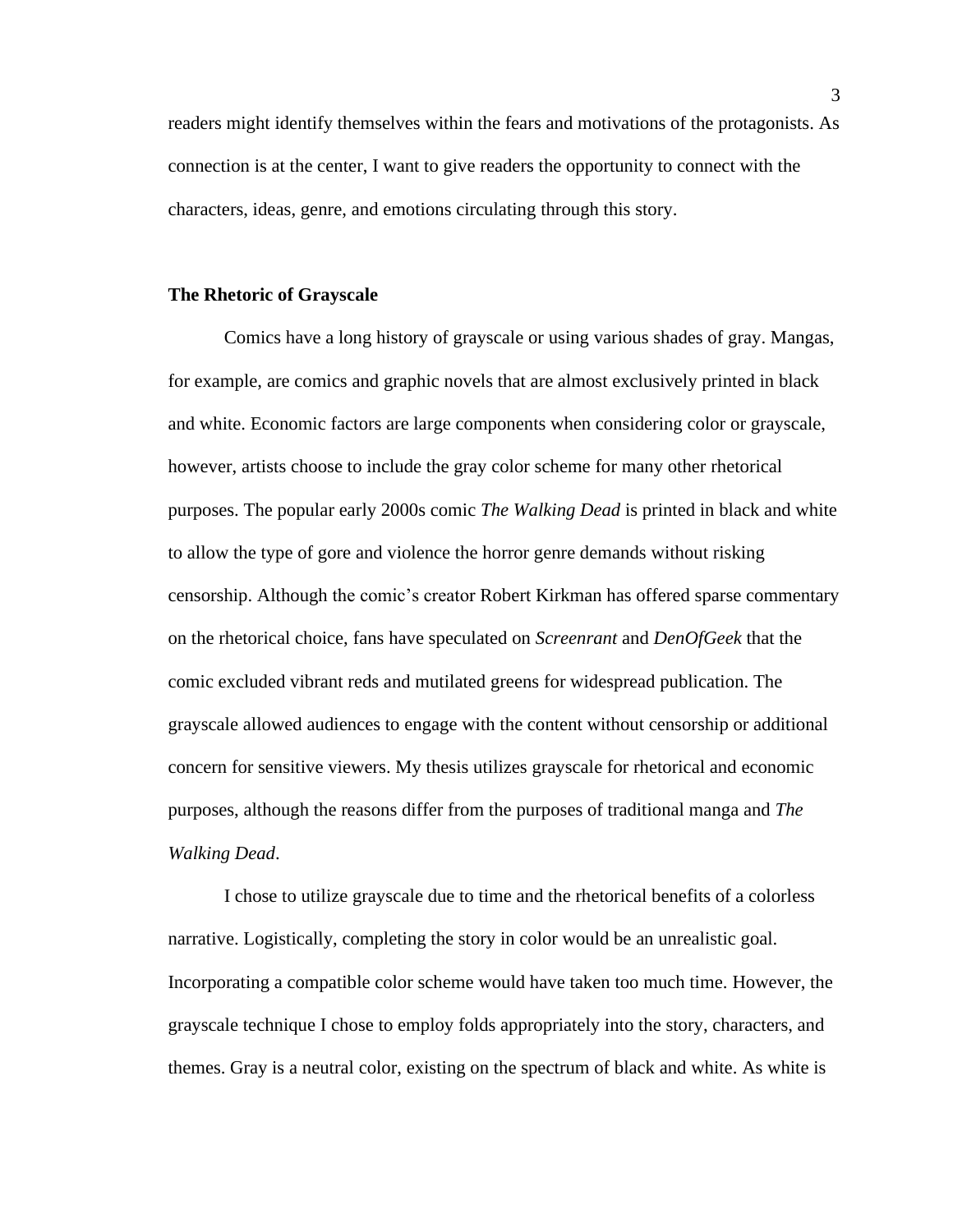the absorption of all colors and black is the absence of color, gray is the essential medium between existence and nonexistence. The middle ground effect can also pose an aura of mystery to the shade. It is ambiguous, unclear, hazy. To be shrouded in fog is to be in a layer of gray. Enoch Brater elaborates on the versatility of gray in his article "Beckett's Shades of the Color Gray." Brater states that gray is "an endpoint that is always on the verge of becoming something else again. Gray is both the beginning and end, diminution as well as potential, ashes but also fertile—very fertile" (103). The multidimensionality of gray presents a constant state of uncertainty, a feeling young Moira is all too familiar with.

The artistic renderings within my thesis utilize a variety of grays, and swing on the scale all the way to black and reverse to white. On a character level, the abrupt contrast of black ink on a white background represents Moira's naivety. She is a black and white thinker who resents encouragement to broaden her mindset. She is uncomfortable merging ideas and prefers to interpret the world as if it were black and white. She follows orders as they are presented to her and fears interpreting the world through her own lens. However, Samuel's character sits comfortably in the middle of the spectrum between black and white. In life, Samuel brought distinct tangible objects together to create something new and unique. As a reanimated head, he helps Moira expand her understanding. Samuel's mysterious reanimation embodies gray as well. Neither Samuel nor Moira know why Samuel was removed from his body, preserved for over a century, and brought back to life. They are also unaware as to the reason Samuel awoke in the company of the world's most advanced thinkers and innovators. The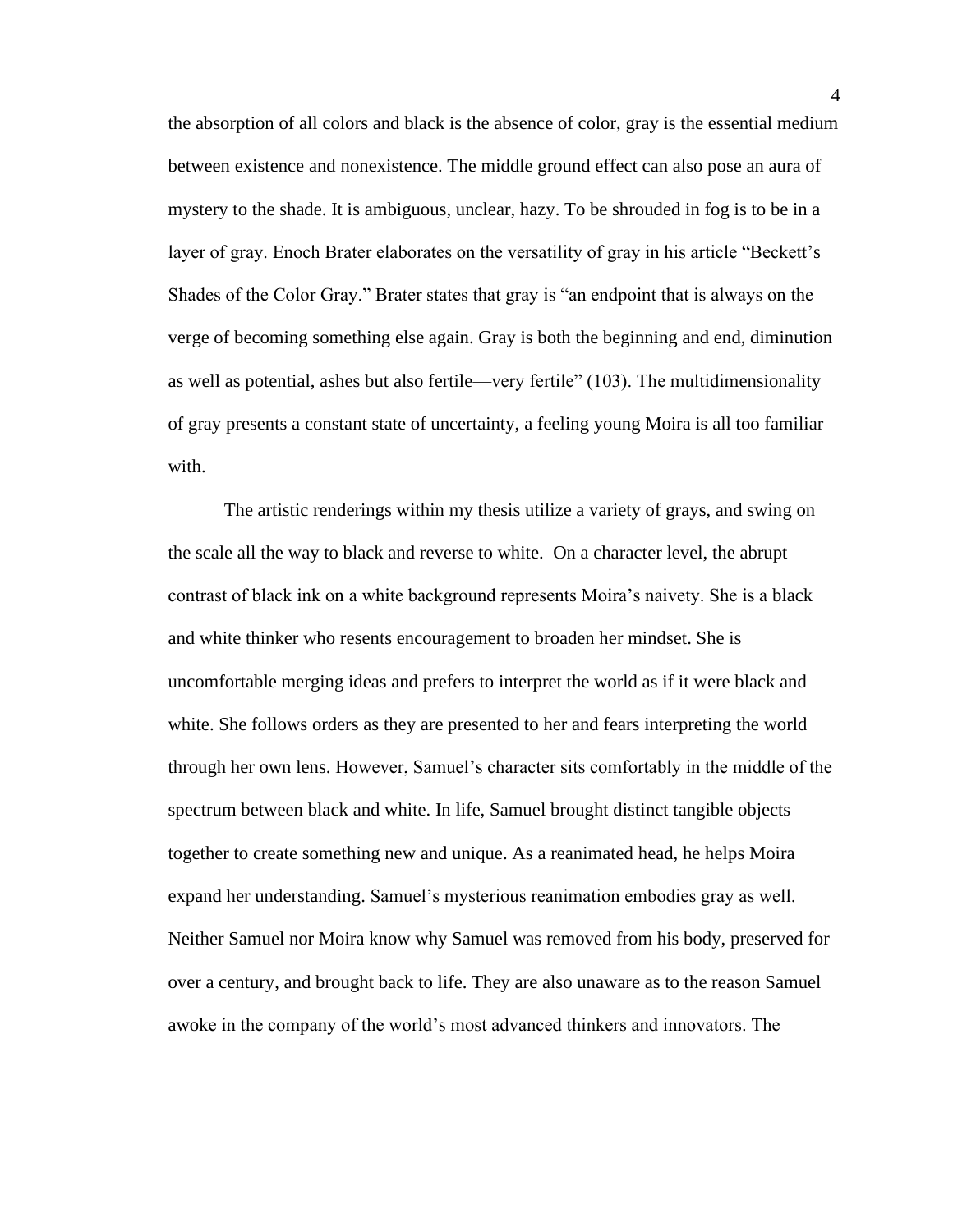purpose behind Samuel's existence evokes the ambiguity of gray just as his perspectives resonate with the gray spectrum.

In addition to the grayscale representing the characters, the black to white spectrum connects the themes as well. As unity rests at the heart of this project, gray is the perfect marriage of contradicting forces. White and black: what is all, and what is nothing. The coming together of opposing forces is uncomfortable and difficult. The story does not end with the characters finding a solution to their problems, but rather the characters find solace in the gray. Problems and solutions promote the binary thought process my character push past. Instead, they learn to find satisfaction in the uncomfortable, the unsolvable, the gray. Brater states, "gray as a verb, as a noun, as an adjective, as a process—evoke an enigmatic world that is neutral and unstable. An intermediate zone fading from darkness to light, then suddenly back again" (103). The characters and themes share the symbolic meanings of gray.

#### **Cryogenics and Disembodied Heads**

My two protagonists offer commentary into the greater themes of unity and navigating liminal space. The story's lead protagonist find herself in the company of the disembodied, recently reanimated head of the eccentric, nineteenth-century inventor, Samuel Francis. Where Moira provides Samuel with material assistance, Samuel acts as Moira's guide to intellectual liberation. For centuries, the head has represented intellect, desire, and the soul. Samuel's head is the manifestation of the ego. He is clever, witty, and open minded, yet disillusioned, detached, and unstable.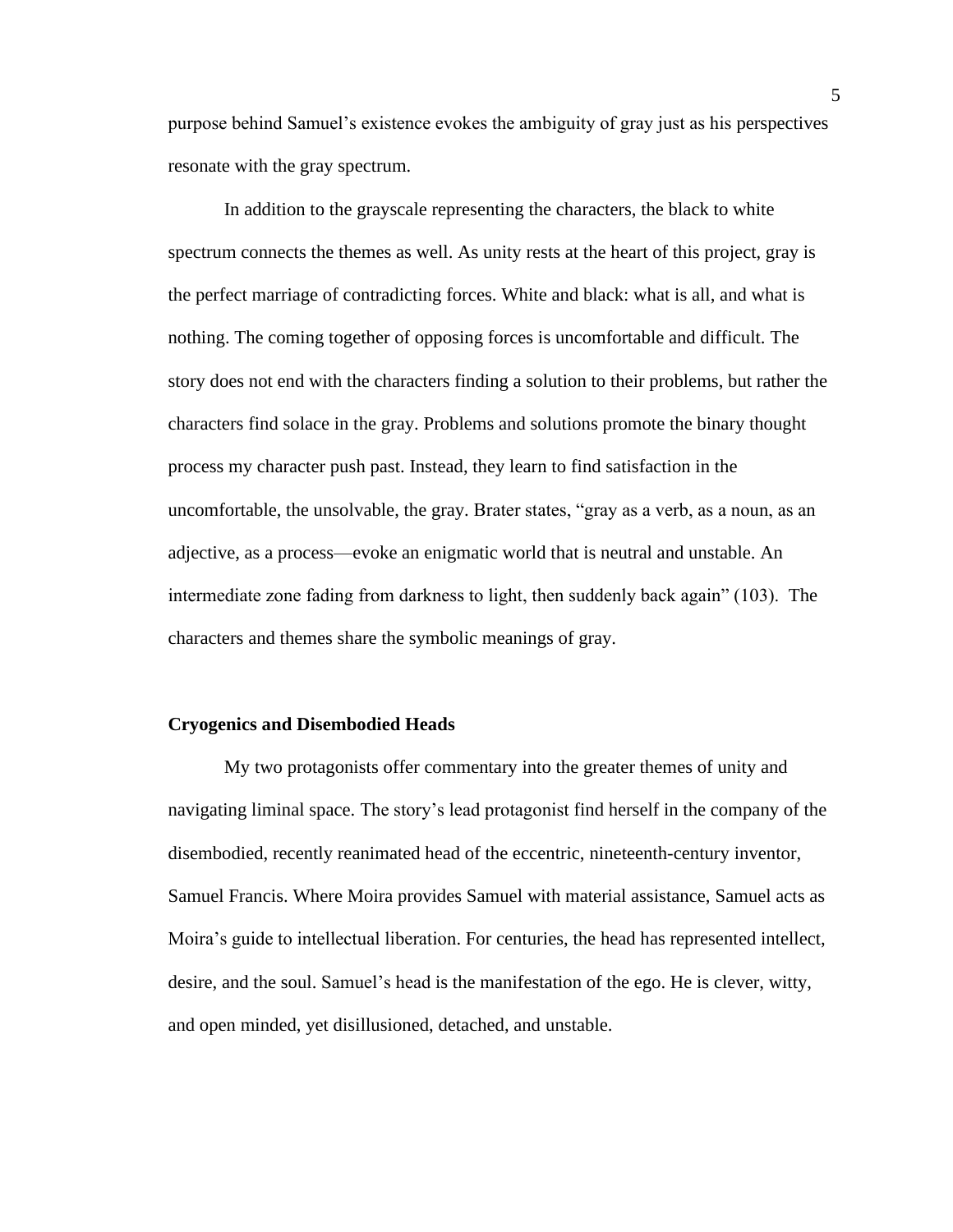Without a body, Samuel is the manifestation of concentrated intellect. Humans have had a been fascinated with heads and their separation from the body for centuries. In her book *Severed,* Frances Larson attempts to identify the reasons behind this intrigue. She states, "The human head…accommodates four of the five senses, sight, smell, hearing, and taste all take place in the head. It encases the brain, the core of our nervous system" (11). As the head contains the ways in which humans interpret the world, there exists a blurry line between the head and the self.

The head isolated from the body has multiple representations throughout history. The 2013 book, *Disembodied Heads in Medieval and Early Modern Culture,* edited by Catrien Santing, Barbara Baert, and Anita Traninger states that, "severing the head usually implies putting a creature to death, denying them further existence" (22). A severed head often serves as a warning that death is yet to come. It implies that death has already occurred, and if action or lack of action is or is not taken, more death will arrive. The severed heads in my story act as an opposite. Removed from the body, the heads represent the materialization of intellect and creativity. Samuel's detached head symbolizes rebirth after death rather than the promise of continuous death.

My thesis oversimplifies the intricate cryonic process, but it maintains the discussions and theories circulating within the cryogenic conversation. According to the 2019 study, "Worldwide Cryonics Attitudes About the Body, Cryopreservation, and Revival: Personal Identify Malleability and a Theory of Cryonic Life Extension" conducted by Melanie Swan, "About 300 people have been cryopreserved, and an additional 1200 have enrolled in such programs" (699). The process involves freezing the recently deceased in liquid nitrogen under the assumption that future technology can one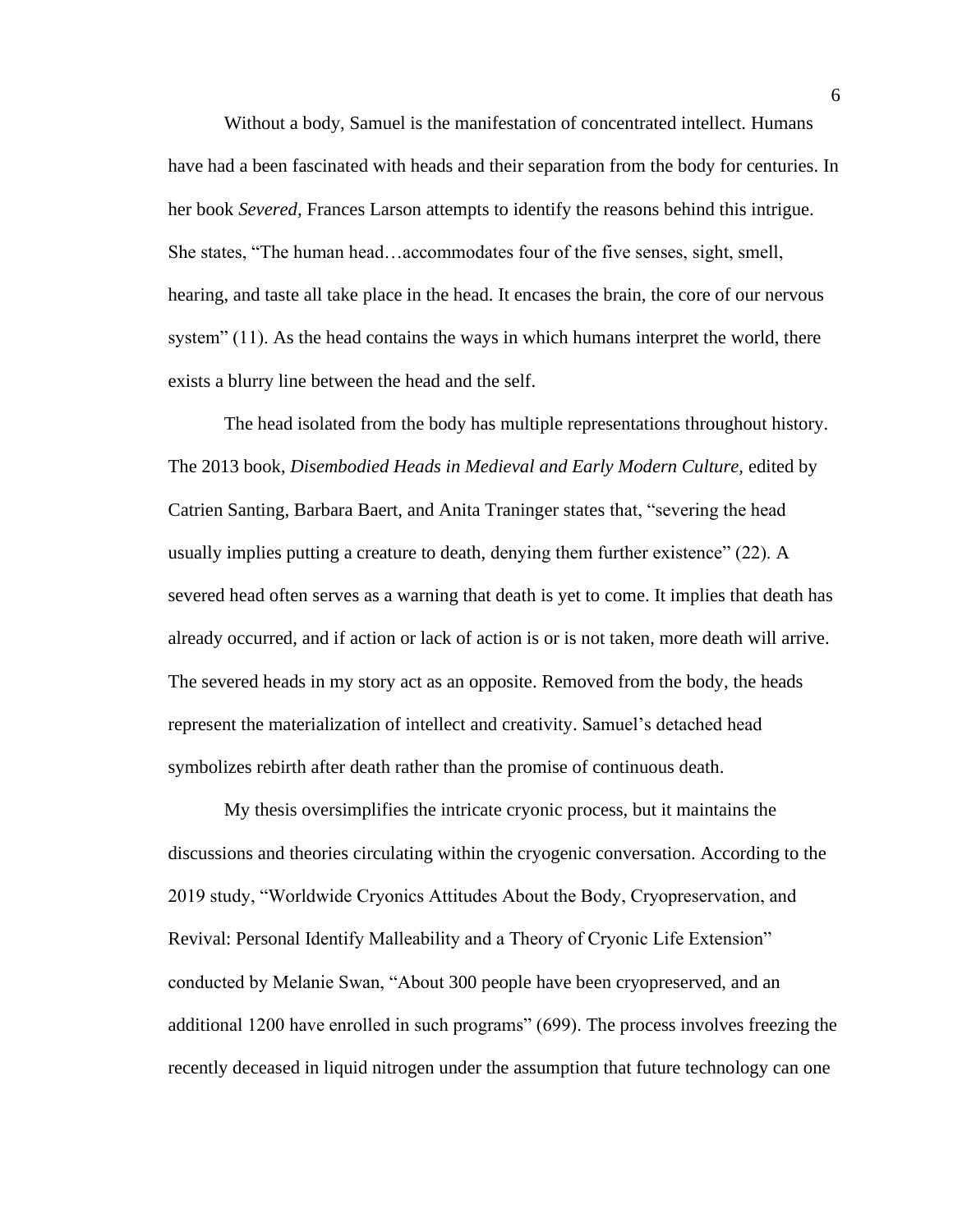day restore life to the body. Swan's survey participants stated that it is crucial to preserve the brain as opposed to recreating a digital copy created through photos (704) and "only my actual brain can be me" (706). These attitudes regarding the brain support the concept of the head as the self symbolically portrayed throughout my thesis. The reanimation of cryopreserved heads represent a new era of technology, of information. The fact that Samuel lives means the society has entered a new innovative era that prioritizes traditional intelligence over bodily intelligence. Moira's role in the story is to portray how the body can contribute to the human experience.

## **Intended Audience**

My indented audience is children ages ten to fourteen. I want to reach audiences who themselves are living in a state of gray. The jump from child to preteen is awkward and difficult, and I want my story to represent the challenges preteens face as they begin aging out of childhood. The story itself captures its audience by its relatable characters and grounded absurdity. Moira is flawed but lovable. She knows she doesn't have everything figured out and turns to authority when she is pressed into a tight spot. Yet she isn't quick to trust. She is stubborn but doesn't know why she refuses to budge. She resists self-exploration for fear of what lies at her core. She prefers comfortable obedience to uncomfortable action.

Moira's genuine nature is meant to attract audiences while Samuel's silliness is meant to draw in audiences. My hope is that the shear absurdity of Samuel's existence and accomplishments will excite and entice audiences. Whereas Moira is apprehensive and cautious, Samuel is enthusiastic and daring. He can't be bothered by the concerns of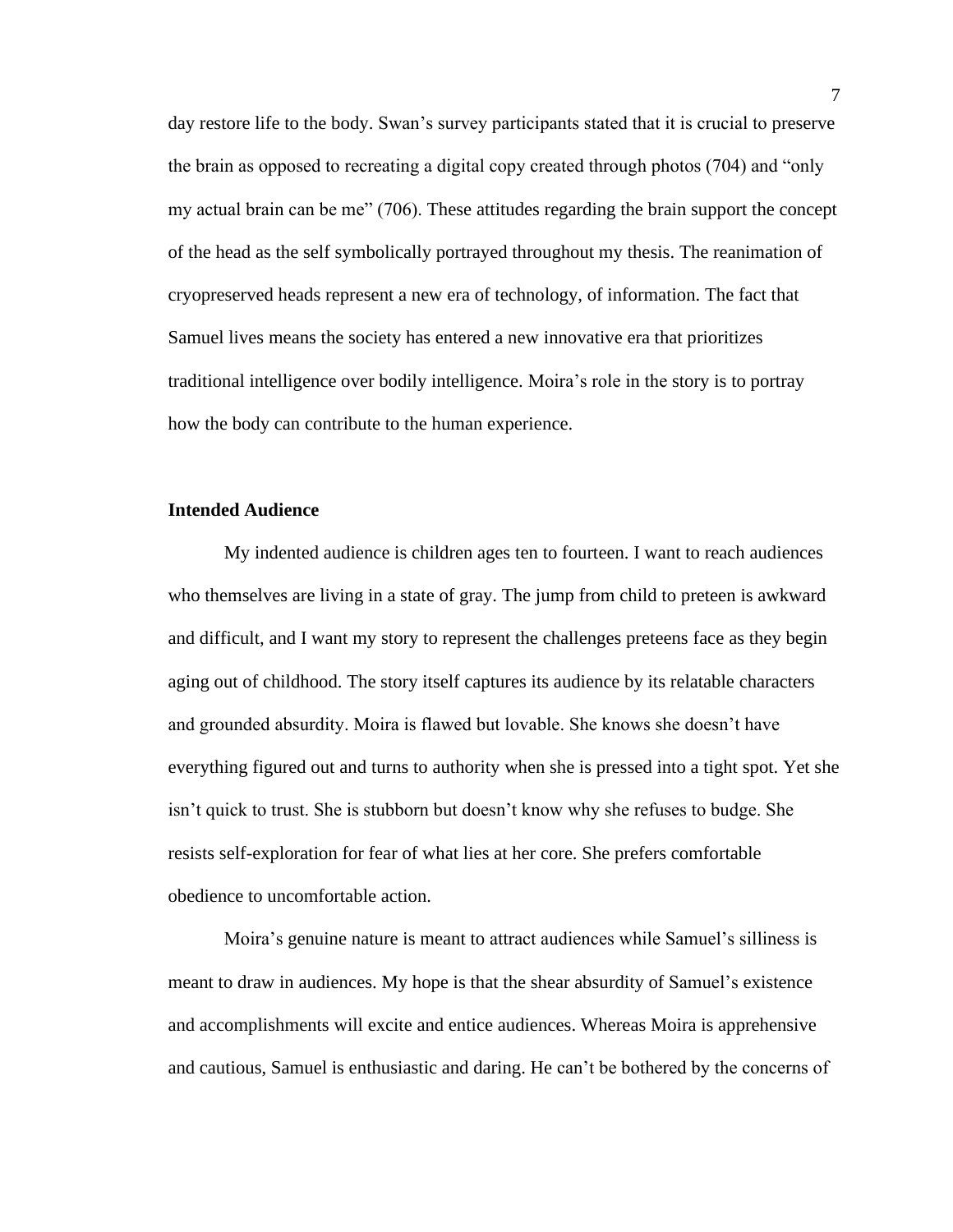the material world and exists in contemplation. However, Samuel is not simply comic relief. He manages to ground himself enough to help Moira work through her crisis. By watching Moira overcome her fears, Samuel learns to identify his regrets. Samuel is a ridiculous character, yet his humor does not overshadow his representation of genuine human experience.

I also hope to reach the audience through the genre itself. The blending of text and visual representation can give audiences a more comprehensive perspective. In their article, "Reading Pictures: Developing Visual Literacy for Greater Comprehension," Kathleen O'Niel elaborates on the benefits of visual reading. They state, "As children become more adept at decoding the implications of illustrations… they can derive increasing levels of nuanced complexity in the story" (215). Including visual components gives audiences with varying reading and learning styles more opportunities to understand and conceptualize the story.

#### **Influences**

This project, like all artistic projects, has innumerable influences, however there are four core influences that primarily guided this story: Vera Brosgol, Luke Pearson, Noelle Stevonson, and T.K.S. Desikachar. I found the work of Pearson and Stevenson through their accomplishments in animation. It is not uncommon for graphic novelists to work in television before pursuing their own writing endeavors. After watching the emotionally charged animated series these authors created, I purchased their independent works. My early encounters with these authors taught me how efficiently middle-grade fiction can guide children as they transition into young teenagers. Ironically, I did not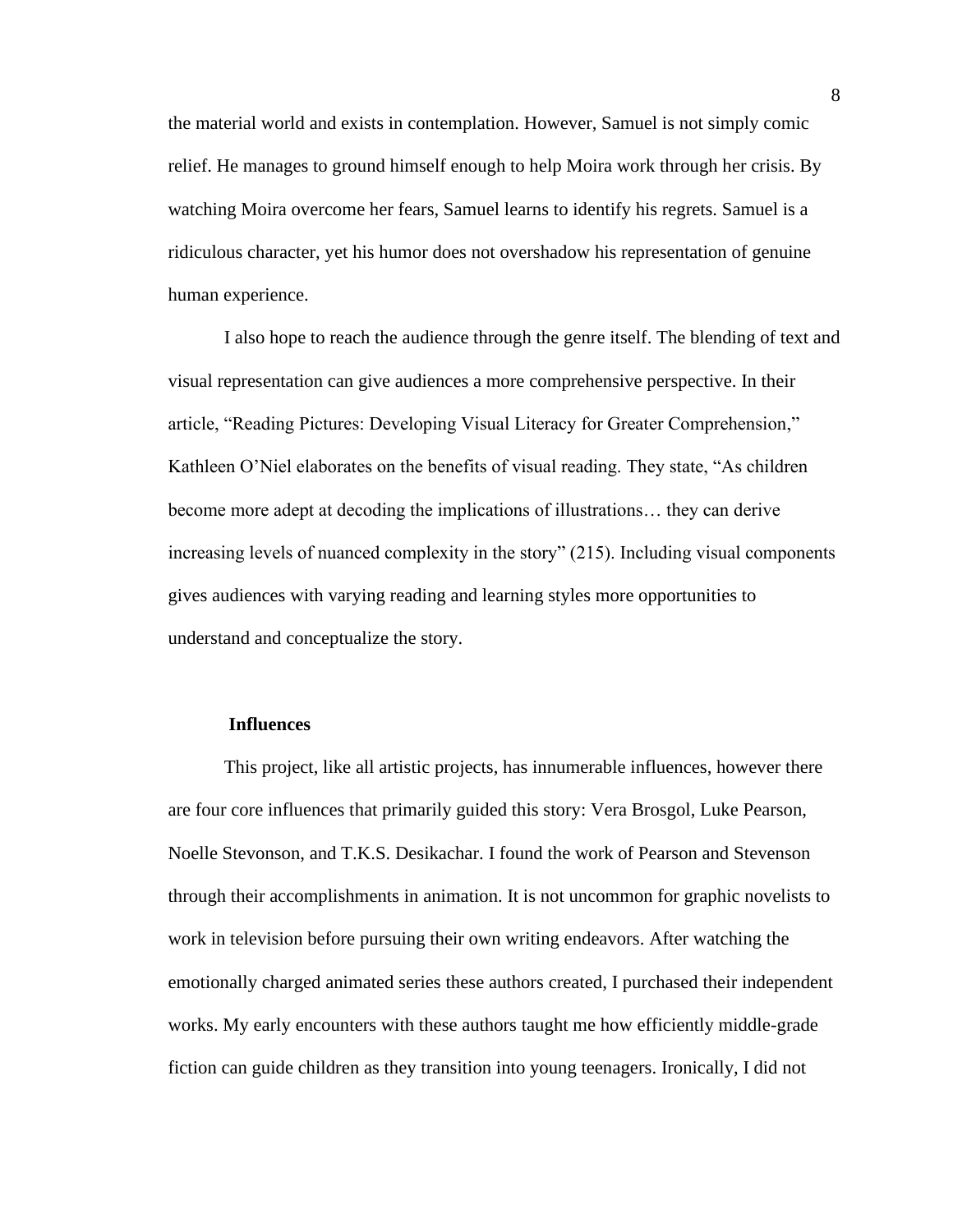read these authors when I was the intended audience. Instead, I watched and read their content after spending four years analyzing narratives as an English student. This analytical skill helped me recognize these writer's admirable qualities and how I can replicate their skills. One influence, Desikachar, is the outlier among the others. While the first three are all graphic novelists, Desikachar was a yoga practitioner and writer. Brosgol, Pearson, and Stevenson inspired the story's characters, plot, and design, but Desikachar's teachings sparked the topic of unity. Together, these authors gave me the tools and techniques I required to write my thesis.

#### *Vera Brosgol*

Vera Brosgol's use of bubbly visual styles and awkward coming of age themes make her one of my key influences. Brosgol moved to the United States after spending the first five years of her life in Russia (*Verabee)*. Her stories largely feature young Russian American girls attempting to find themselves amongst their peers. Brosgol's female protagonists are lovably awkward and accurately capture the desires, fears, and motives of real girls. When I wrote Moira, I wanted her to reflect these characteristics as well. Like Brogsol, I didn't want to write a caricature or archetype that loosely resembles young girls, I wanted a relatable female protagonist with realistic strengths and weaknesses. Brogsol utilizes the conventions of the graphic genre to depict her character's flaws and shame. Her first graphic novel, *Anya's Ghost,* features a young Russian girl who worries she doesn't fit in with her fellow students. Brogsol uses a series of side-by-side panels and thought bubbles to allow the audience to feel Anya's shame and concern with her.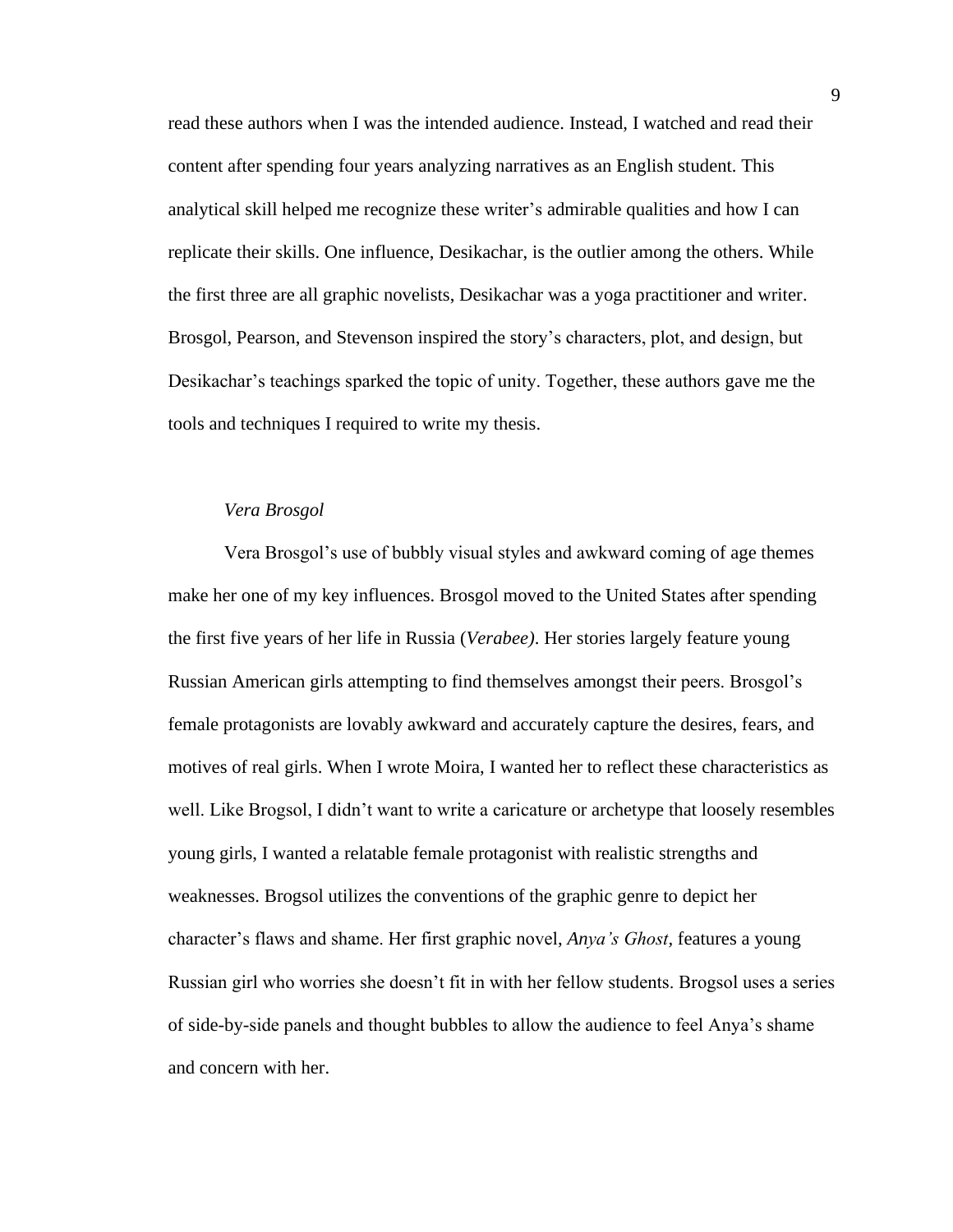

*Figure 1 Brosgol, Vera. Anya's Ghost. First Second. 2011. pp.48*

Anya's facial expressions, body positions, and interaction with the mirror express her emotions better than a speech bubble or caption box could. I want to give Moira the same freedom to display her insecurities through her actions and expressions rather than through her explicit dialogue.

Like my thesis, *Anya's Ghost* is illustrated in a black and gray hue. In Brosgol website, *Verabee,* she states, "I did all the colors… in different values of purpley-blue for no other reason than I like purpley-blue and I think it feels right for the story" (*Verabee).* While she does not elaborate on the specific intricacies of the palette, the shades are "right for the story" in ways similar to my thesis. Coming of age stories, especially those targeted towards children, often embellish the story in loud, vibrant colors. However, a gray or blue scale can capture the more intimate and complicated nuances of growing up and the ambiguity associated with exiting childhood. As Anya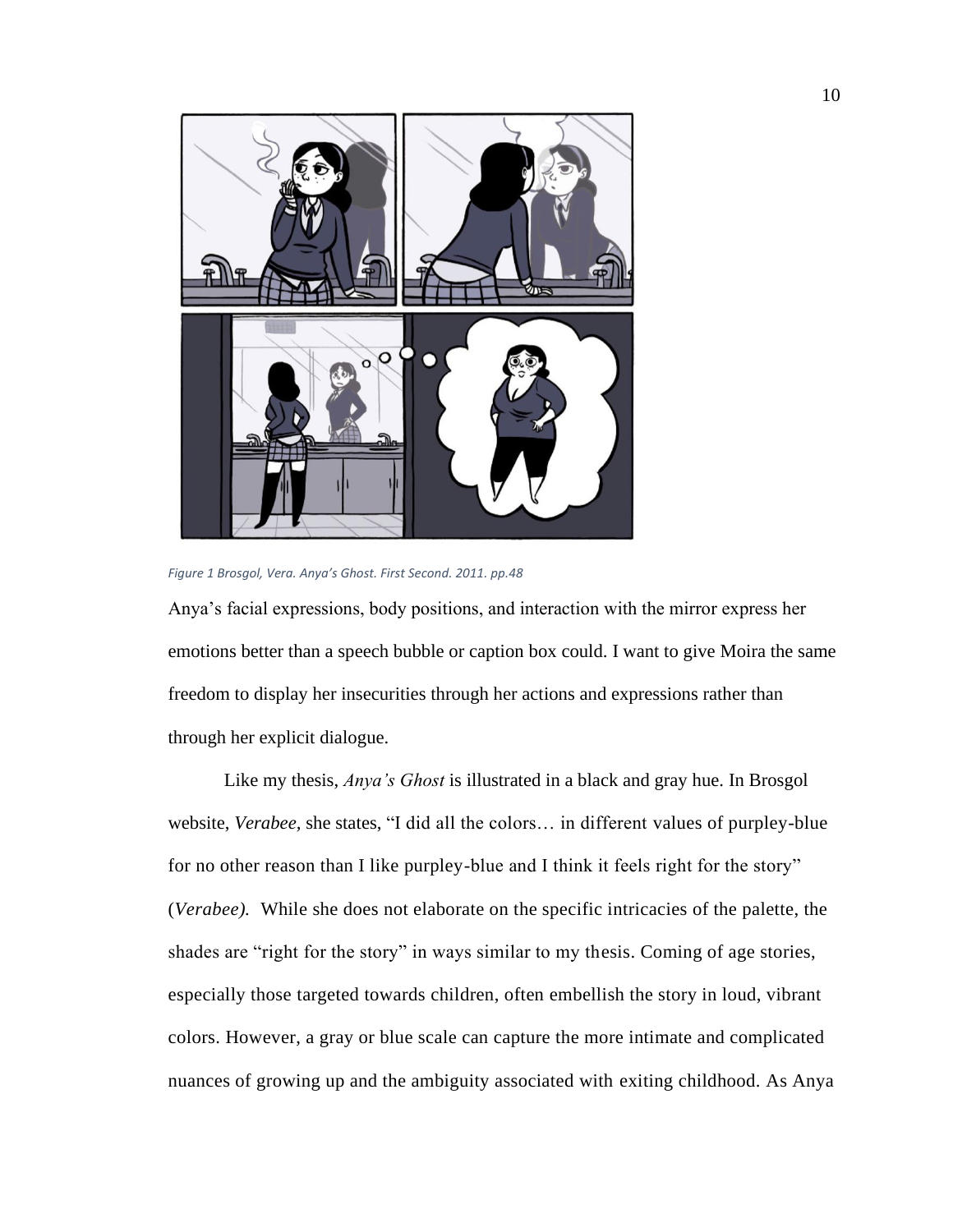and Moira are challenged to grow and adapt, they come out the other end better equipped to handle the difficulties of their worlds.

# *Luke Pearson*

I was first introduced to Luke Pearson through his contribution to the Netflix animated series *Hilda* inspired by Pearson's graphic novels of the same name. After viewing Pearson's Netflix series, I further investigated his novels and comics. My initial intrigue arose from Pearson's ability to depict the motivations of children in a compelling way. Pearson achieves this by fully utilizing the visual genre. In *Hilda and the Troll,* the protagonist Hilda presents herself in danger multiple times as she strays far from home, confronts trolls, and tackles forest giants. Pearson emphasizes Hilda's enthusiasm for adventure by creating movement in the visuals.



*Figure 2 Pearson, Luke. Hilda and the Troll. Nobrow. 2010.*

The panel above shows Hilda's frantic behavior through her postures and facial expressions. Allowing the audience into character's interiority is a difficult task when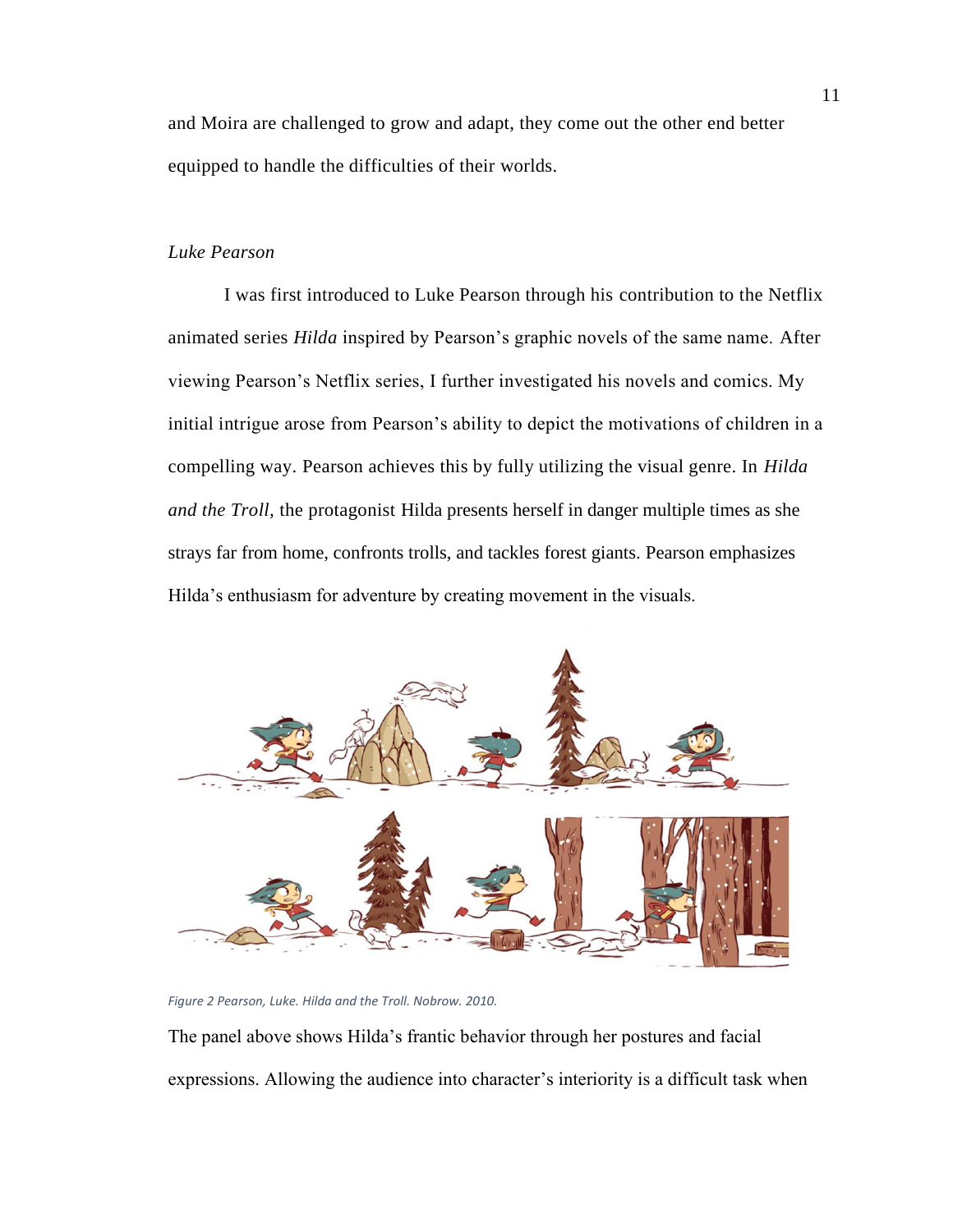writing any creative piece, however the graphic genre presents specific challenges. Including thought bubbles or caption blocks can risk incongruent pacing between panels and can detach the reader from the immersive reading experience. The audience does not need to know explicitly what Hilda is thinking in the moments of the panels because we can see it all on her face.

Within Pearson's work, the stakes are clearly outlined by utilizing dialogue boxes to voice Hilda's concern and by using panel organization to emphasize conflict. When Hilda is lost in the snow, one panel is dedicated entirely to a close shot of her terrified face. These stakes are complemented by Pearson's use of bulbous character designs and bright colors. These childlike features do not dull the stakes or tension but create a compatibility between the novel's young audience and the creation of genuine concern. Hilda and Moira have little in common. Hilda is a promiscuous troublemaker while Moira is a timid rule abider. Although Pearson created an entirely different character, I was drawn to his ability to visually depict the attitudes of a young girl.

#### *ND Stevenson*

ND Stevenson is another influence who produced a critically acclaimed Netflix animated series. In addition to their work on the Netflix series *She-Ra and the Princess of Power,* Stevenson has also published two award winning graphic novels, *Lumberjanes* and *Nimona.* I include Stevenson as an influence because of their ability to portray complex female characters and their inclusion of LGBTQ+ characters. Stevenson's work predominantly features unconventional female protagonists.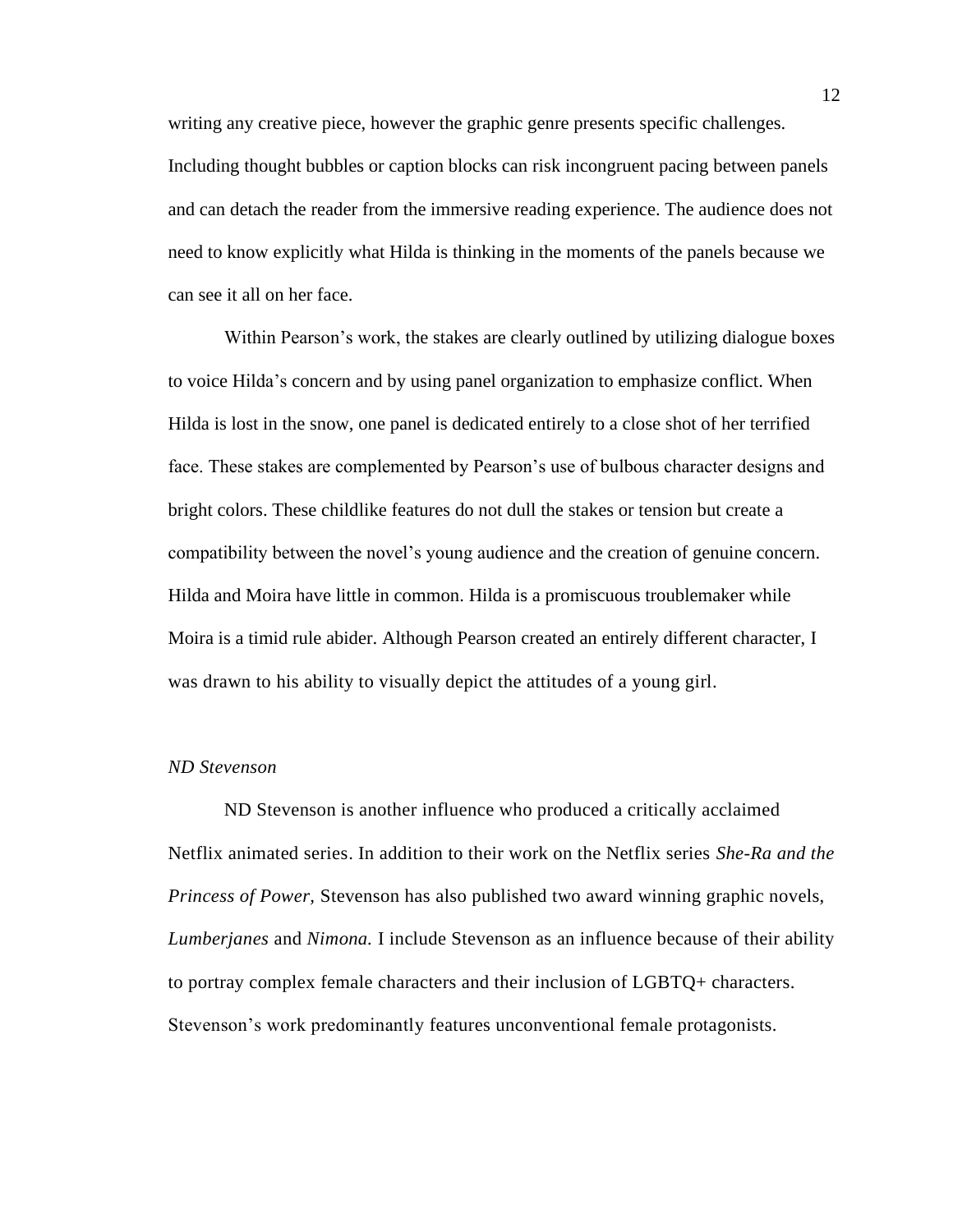Stevenson's young female characters are not designed to accentuate femininity or sexuality.



*Figure 3 Stevenson, Noelle. Nimona. Harper Collins Publishers, 2015.*

The graphic space offers audiences the chance to digest content that portrays diverse characters. The children's literature scholar Rudine Sims Bishop elaborates in her groundbreaking essay, "Mirrors, Windows, and Sliding Glass Doors" by stating, "When children cannot find themselves reflected in the books they read, or when the images they see are distorted, negative, or laughable, they learn a powerful lesson about how they are devalued in the society of which they are a part" (9). While Stevenson's characters often lack racial diversity, they do often break heteronormative standards. Laura B. Smolkin and Craig A. Young call for greater LGBTQ youth representation in children's literature in their article "Missing Mirrors, Missing Windows: Children's Literature and Textbooks and LGBT Topics." Smolkin and Young state that many LGBTQ youth are denied [their] rights" to view themselves through their literature because of those who still contest LGBTQ representation (217). As a member of the LGBTQ community, Stevenson creates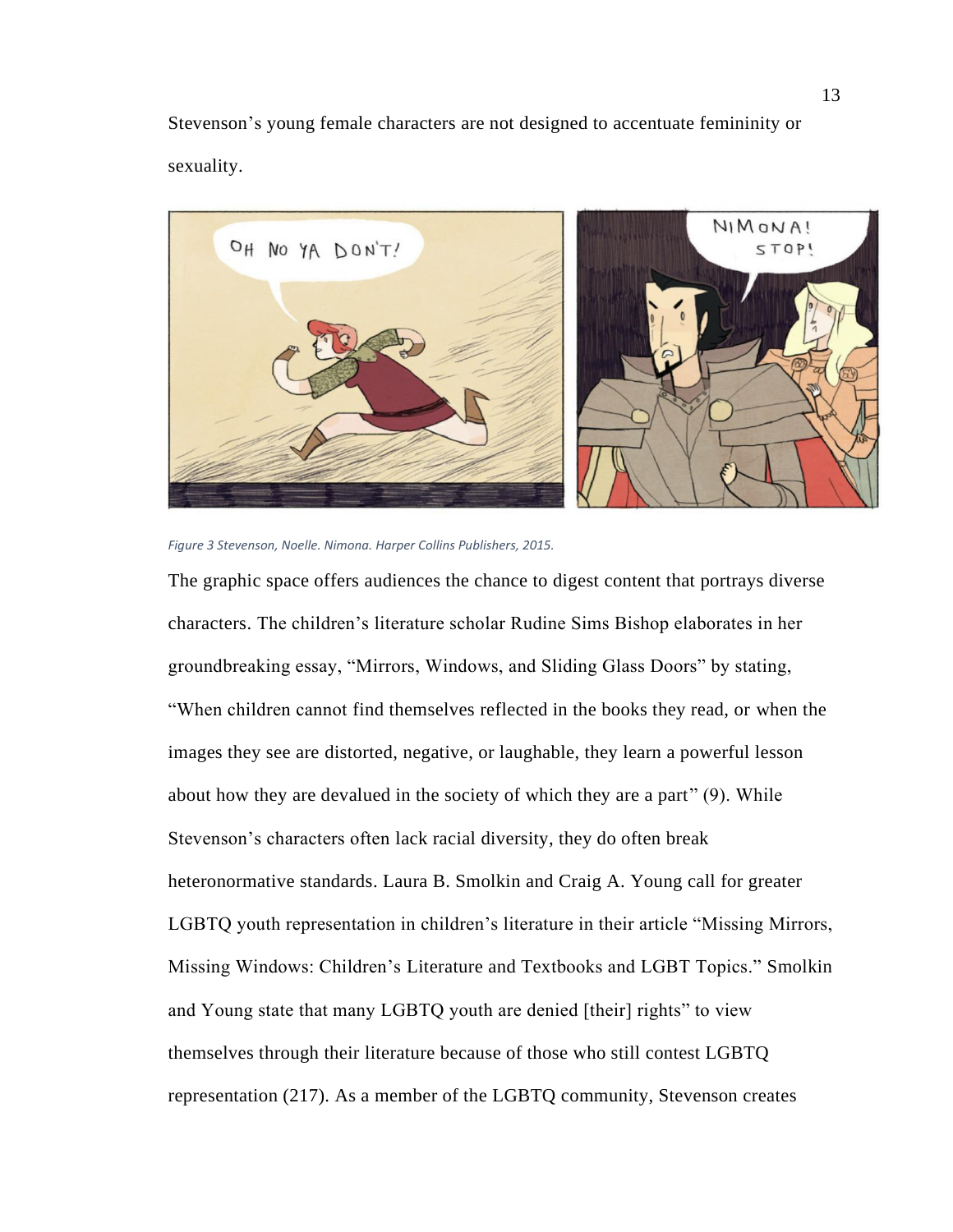strong-willed and determined characters that reflect their community. My final draft contains two presumably heteronormative characters, however as I continue to experiment with the graphic genre, I want to learn from Stevenson's ability to depict underrepresented characters.

## *T.K.V Desikachar*

Desikachar, a well-known yoga practitioner, may appear to be the most out of place among my influences. Unlike the other influences, I did not actively return to his works when composing this thesis. I did not pour over his work to learn his writing strategies or techniques. However, his teachings and philosophies are rooted within the themes of my story. I first read his book, *The Heart of Yoga,* as an undergraduate minoring in yoga studies. Nearly every yoga studies class I enrolled in required the yoga guide. Desikachar discusses the basics of yoga, both the physical practice and the philosophy behind the ancient practice. I consider Desikachar's teachings to be the foundation for my understandings of yogic principles. Because I enrolled in the yoga studies program the same semester I declared myself an English major, yoga will always influence my writing to some degree. The concept of binding, merging, and bringing together that I emphasize throughout my story comes directly from my yoga background. Desikachar states, "Many different interpretations of the word yoga have been handed down over the centuries. One of these is 'to come together.' 'to unite'" (5). While other interpretations persist, I was always drawn to the simple definition of unity. I did not recognize the obvious role yoga had formed within my thesis until I had completed two unusable drafts. Once I noticed the yogic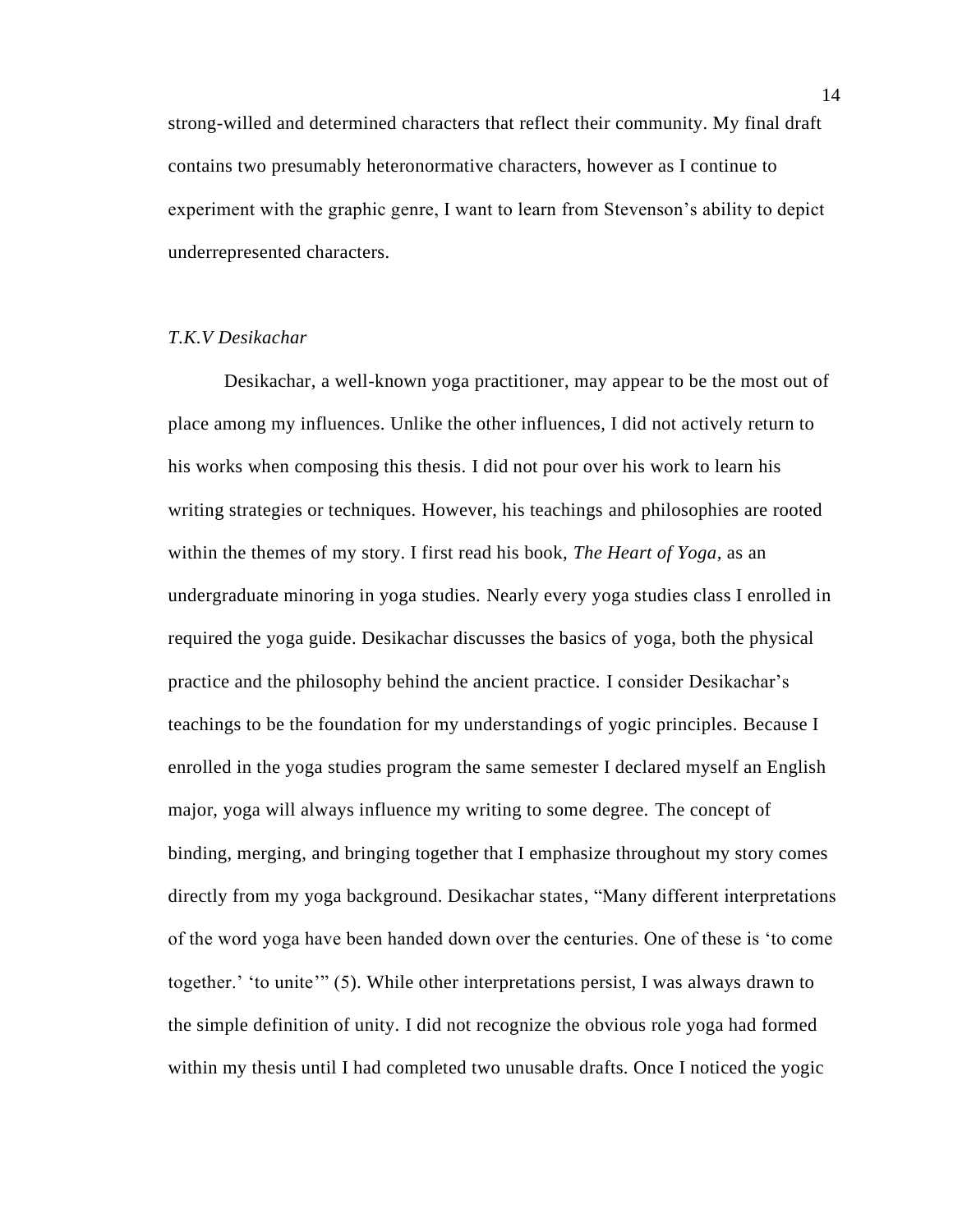undertones, I rewrote the story to accentuate more concisely the coming together of forces. This is accomplished in physical and metaphorical ways. Physically, binding occurs through Samuel's invention of the spork: he literally brought together the fork and the spoon. Metaphorically, this is done through Moira and Samuel's collaboration and willingness to accept what the other lacks. In Moira's case, the mind, and Samuel's case, a body. Although the yogic principle included is drastically simplified, the lessons I learned from Desikachar during my early exposure to yoga greatly influenced this thesis.

## **Bibliography**

- Baert, Barbra, et al. *Disembodied Heads in Medieval and Early Modern Culture*, Brill, 2013.
- Bishop, Rudine Sims. "Mirrors, Windows, and Sliding Glass Doors." *Perspectives: Choosing and Using Books for the Classroom.* Vol. 6, no 3, 1990, pp. 9-11.

Bojalad, Alec. "The Walking Dead Comic Will Be Re-Released in Color." *DenOfGeek,* July 19, 2020, https://www.denofgeek.com/comics/the-walkingdead-comic-returns-incolor/#:~:text=Black%20and%20white%20was%20a,maintain%20a%20month ly%20release%20schedule.

Brater, Enoch. "Beckett's Shades of the Color Gray." *Samuel Beckett Today/ Aujourd'hui*, vol. 21, 2009, pp. 103-116.

Brosgol, Vera. *Anya's Ghost*. First Second, 2011.

Brosgol, Vera. "Process." *Verabee*. [https://www.verabee.com/news/2011/06/process.](https://www.verabee.com/news/2011/06/process)